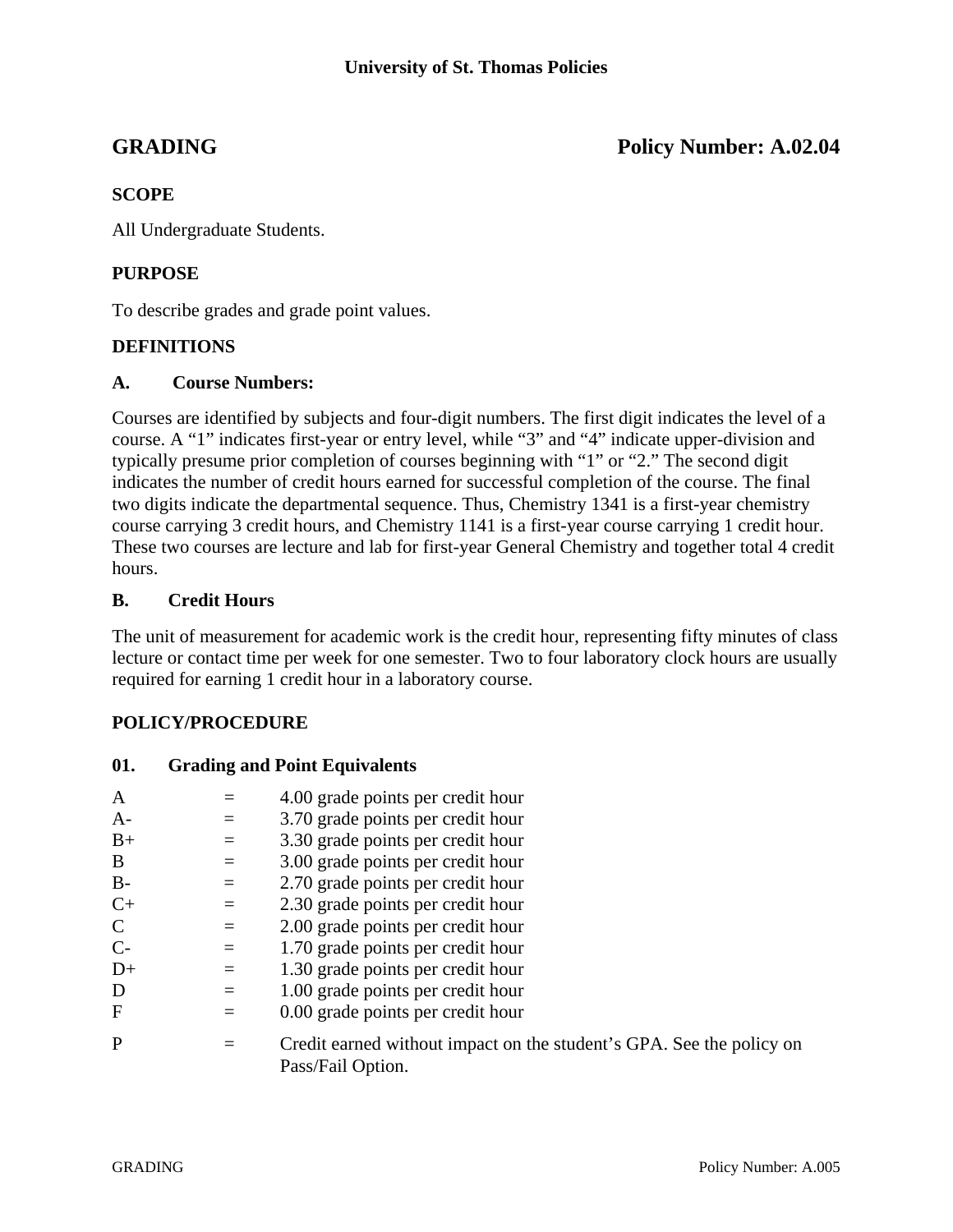## **University of St. Thomas Policies**

| $\mathbf I$                                                            | $=$      | Incomplete. At the discretion of the faculty member, a grade of "I" may be<br>assigned to a student who has successfully completed [i.e., with at least a<br>passing grade] a majority of the work of the class and who has an<br>unavoidable and compelling reason why the remainder of the work cannot<br>be completed on schedule. Upon the completion of the work within the<br>next regular semester at the time prescribed by the faculty member (no<br>later than the end of the following regular semester), the faculty member<br>will award the student a letter grade, including the possibility of an "F."<br>An "I" grade that is not replaced by a letter grade or an "IE" grade will<br>automatically become a grade of "F." |  |  |  |
|------------------------------------------------------------------------|----------|---------------------------------------------------------------------------------------------------------------------------------------------------------------------------------------------------------------------------------------------------------------------------------------------------------------------------------------------------------------------------------------------------------------------------------------------------------------------------------------------------------------------------------------------------------------------------------------------------------------------------------------------------------------------------------------------------------------------------------------------|--|--|--|
| IE                                                                     | $=$      | Incomplete Extended. At the discretion of the faculty member, a grade of<br>"IE" may be assigned to a student for one semester if the situation<br>warrants. The "IE" grade that is not replaced by the end of the semester<br>for which it was issued will automatically become a grade of "F."                                                                                                                                                                                                                                                                                                                                                                                                                                            |  |  |  |
| W                                                                      | $\equiv$ | Withdrawal or drop from a course without jeopardy or effect on GPA, in<br>the period beginning with the 13th day of classes and ending with the last<br>day of the 11th week of a regular semester. The student must complete an<br>official form from the Registrar's Office within the specified timelines.<br>Failure to withdraw officially from any or all courses can result in a grade<br>of " $F$ ."                                                                                                                                                                                                                                                                                                                                |  |  |  |
| <b>AUD</b>                                                             | $=$      | Audit only; no credits earned.                                                                                                                                                                                                                                                                                                                                                                                                                                                                                                                                                                                                                                                                                                              |  |  |  |
| <b>NGS</b>                                                             | $=$      | No grade submitted. This is a temporary notation used when a faculty<br>member has not submitted a grade by a prescribed deadline. The course<br>grade is pending. The faculty member will report the actual course grade<br>by means of the official Request for Grade Change Form. NGS has no<br>negative impact on a student's term or cumulative GPA.                                                                                                                                                                                                                                                                                                                                                                                   |  |  |  |
| The description and interpretation of the letter grades is as follows: |          |                                                                                                                                                                                                                                                                                                                                                                                                                                                                                                                                                                                                                                                                                                                                             |  |  |  |
| $A, A-$<br>ת מות                                                       | $=$      | Excellent (unusual and superior achievement)<br>Cool (above evening entimilate sobjevement)                                                                                                                                                                                                                                                                                                                                                                                                                                                                                                                                                                                                                                                 |  |  |  |

| $B+, B, B-$       | $=$ | Good (above average, articulate achievement) |
|-------------------|-----|----------------------------------------------|
| $C_{+}$ , $C_{-}$ | $=$ | Satisfactory (average work)                  |
| $C-, D+, D$       | $=$ | Passing (below standard)                     |
| F                 | $=$ | Failing                                      |
|                   |     |                                              |

The GPA is calculated by adding the total number of grade points earned and then dividing by the total number of hours attempted at the University.

To achieve the minimum GPA required for a degree, the student must have obtained at least twice as many grade points as hours attempted at the University of St. Thomas. Courses taken outside the University of St. Thomas are not calculated in determining grade point averages.